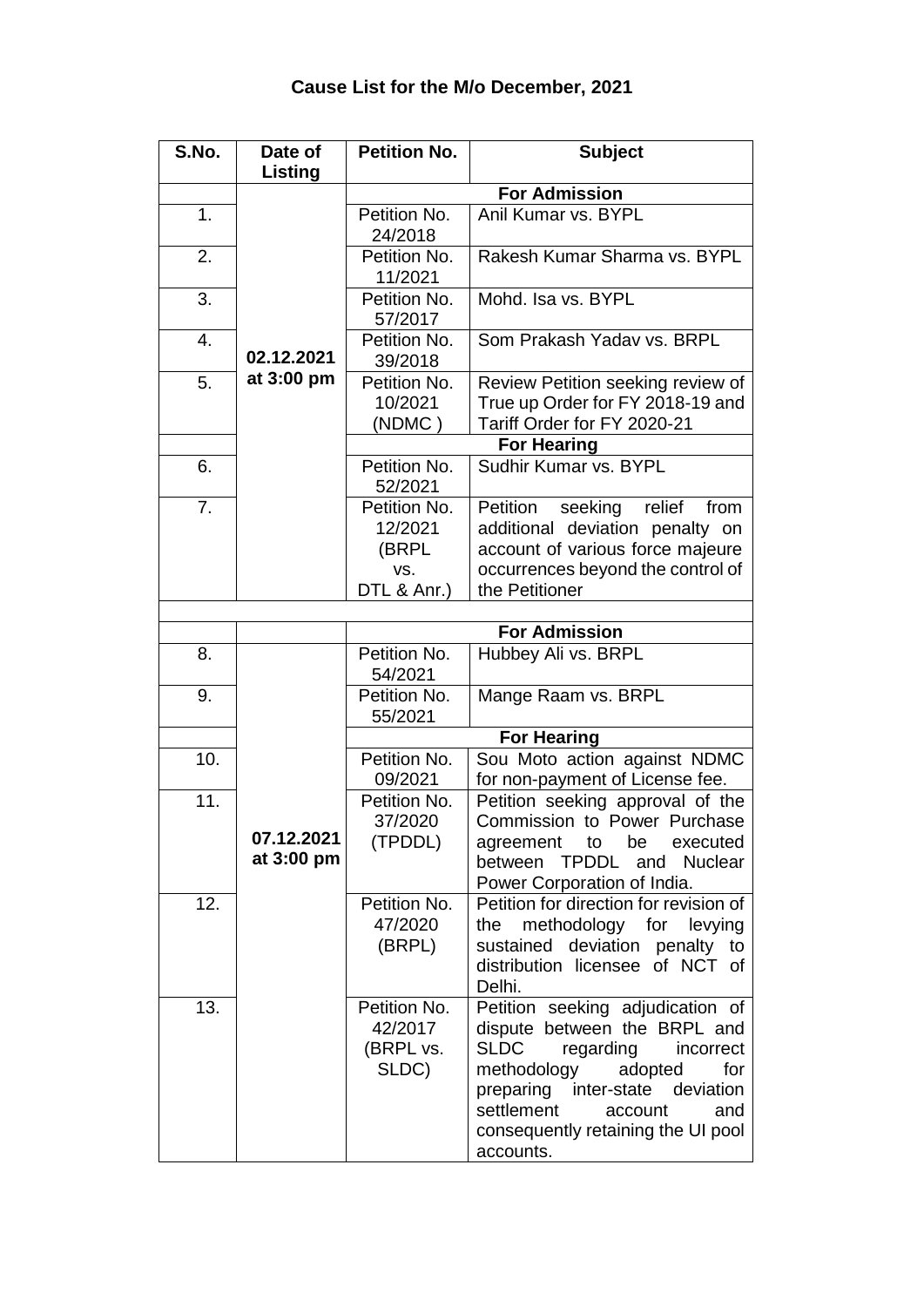| 14. |            | Petition No.<br>28/2018 | Petition u/s 142 and 146 of the<br>Electricity Act, 2003 for continued |
|-----|------------|-------------------------|------------------------------------------------------------------------|
|     |            | (SLDC vs.               | Non Compliance of Order dated                                          |
|     |            | <b>BRPL</b> and         | 22.08.2008 passed<br>by<br>the                                         |
|     |            | Others.)                | Commission in Petition no. 49 of                                       |
|     |            |                         | 2007 and other related matters.                                        |
|     |            |                         | <b>For Admission</b>                                                   |
| 15. |            | Petition No.            | Parmod Kumar Gahlawat vs. BRPL                                         |
|     |            | 33/2020                 |                                                                        |
| 16. |            | Petition No.<br>31/2020 | Yogesh Vats vs. BRPL                                                   |
| 17. |            | Petition No.            | Petition $u/S 86(1)(e)$ of the EA 2003                                 |
|     |            | 50/2021                 | and other enabling provisions for                                      |
|     |            | (TPDDL)                 | seeking approval for the Bidding<br>Documents, for<br>long<br>term     |
|     |            |                         | procurement of 300MW capacity                                          |
|     | 09.12.2021 |                         | from grid connected Wind-Solar                                         |
|     | at 3:00 pm |                         | Hybrid Power Projects through                                          |
|     |            |                         | competitive bidding process for                                        |
|     |            |                         | meeting the RPO                                                        |
| 18. |            | Petition No.<br>56/2021 | Petition for approval of Differential<br>Claim of PPAC for the Quarter |
|     |            | (NDMC)                  | April' 2021 to June' 2021.                                             |
|     |            |                         | <b>For Hearing</b>                                                     |
| 19. |            | Petition No.            | Rakesh Kumar Goyal vs. TPDDL                                           |
|     |            | 39/2020                 |                                                                        |
| 20. |            | Petition No.            | Petition for<br>approval<br>of<br>the                                  |
|     |            | 11/2020<br>(TPDDL vs.   | Commission regarding amendment<br>of GSA and relaxation of MOD         |
|     |            | BRPL,                   | principles on scheduling of power                                      |
|     |            | BYPL &                  | from Anta Aurya and Dadri GTPS                                         |
|     |            | SLDC)                   | of NTPC filed by TPDDL.                                                |
|     |            |                         |                                                                        |
| 21. |            | Petition No.            | <b>For Admission</b><br><b>TPDDL vs. DTL</b>                           |
|     |            | 25/2020                 |                                                                        |
| 22. |            | Petition No.            | Petition seeking approval<br>for                                       |
|     |            | 26/2021                 | expediting the pending true-up of                                      |
|     | 14.12.2021 | (TPDDL)                 | capitalization of assets for the FY                                    |
|     | at 3:00 pm |                         | 2017-18, 2018-19, 2019-20 and                                          |
|     |            |                         | 2020-21 as per the books of<br>accounts of the Petitioner and true     |
|     |            |                         | up of provisional O&M expenses                                         |
|     |            |                         | along with other consequential                                         |
|     |            |                         | components of ARR including the                                        |
|     |            |                         | carrying cost filed by TPDDL                                           |
| 23. |            | Petition No.            | Petition for seeking approval/                                         |
|     |            | 31/2021<br>(TPDDL)      | declaration/ certification from the<br>Commission that the Petitioner  |
|     |            |                         | herein has adequate power tie                                          |
|     |            |                         | ups to meet the demand of                                              |
|     |            |                         | electricity of the consumers in the                                    |
|     |            |                         | license area of the Petitioner                                         |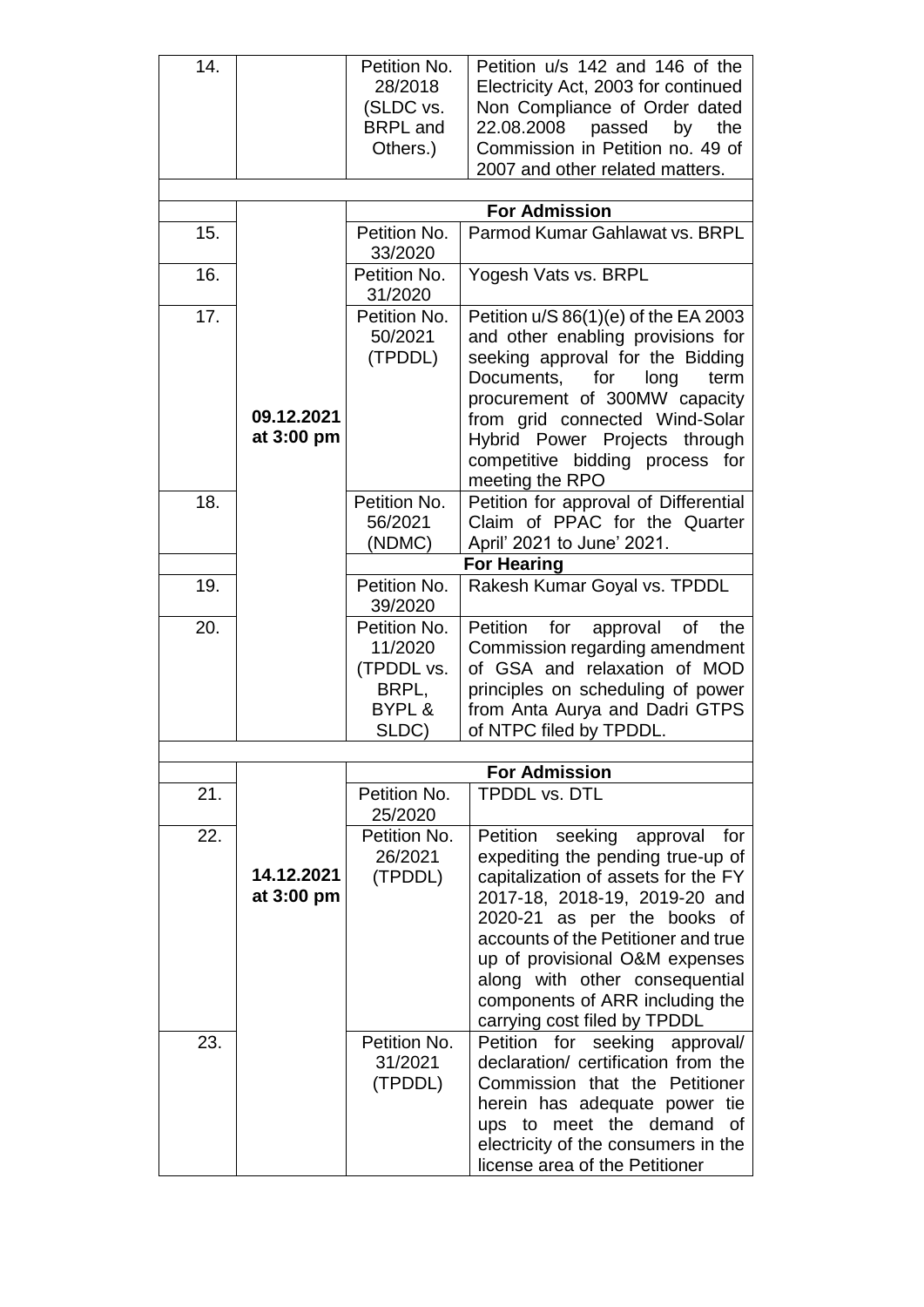|     |                          | <b>For Hearing</b>                                                                         |                                                                                                                                                                                                   |
|-----|--------------------------|--------------------------------------------------------------------------------------------|---------------------------------------------------------------------------------------------------------------------------------------------------------------------------------------------------|
| 24. |                          | Petition No.<br>53/2021                                                                    | Sameshwar Sharma vs. BRPL                                                                                                                                                                         |
| 25. |                          | Petition No.<br>43/2021                                                                    | Anoop Pandey vs. BRPL                                                                                                                                                                             |
| 26. |                          | Petition No.<br>44/2021                                                                    | M/s Asian Hotels (North) Limited<br>vs. BRPL & Ors.                                                                                                                                               |
| 27. |                          | Petition No.<br>49 of 2018<br>(TOWMCL<br>VS.<br><b>Kreate</b><br>Energy (I)<br>Pvt. Ltd.)  | on behalf of Timarpur<br>Petition<br>Okhla<br>Waste<br>Management<br>Company Ltd. under Section 86<br>(1)(f) of the Electricity Act, 2003.                                                        |
| 28. |                          | Petition No.<br>18/2019*<br>Kreate<br>Energy (I)<br>Pvt. Ltd. vs.<br><b>NDMC</b><br>&Anrs. | Petition for seeking recovery of the<br>amount<br>outstanding<br>οf<br>Rs.<br>48,14,262/- from Respondent No.<br>1 (NDMC) arising out of various<br>PPAs entered between the parties.             |
|     |                          |                                                                                            | <b>For Hearing</b>                                                                                                                                                                                |
| 29. |                          | <b>Review</b>                                                                              | Review Petition seeking review of                                                                                                                                                                 |
|     |                          | Petition No.<br>59/2019<br>(BYPL vs.<br><b>IPGCL&amp;</b><br>Ors.)                         | the order dated 13.05.2019<br>in<br>Petition No. 26/2018                                                                                                                                          |
| 30. | 16.12.2021<br>at 3:00 pm | <b>Review</b><br>Petition No.<br>60/2019<br>(BRPL vs.<br><b>IPGCL</b><br>&Ors.)            | Review Petition seeking review of<br>the order dated 13.05.2019 in<br>Petition No. 08/2018                                                                                                        |
| 31. |                          | Petition No.<br>68/2019<br>(IPGCL vs.<br>NDMC)                                             | Petition regarding non-payment of<br>bills for power supplied from GTPS<br>stations<br>during<br>the<br>period<br>01.09.2017 to 31.03.2018 as per<br>DERC Tariff<br>Order<br>dated<br>31.08.2017. |
|     |                          |                                                                                            | <b>For Admission</b>                                                                                                                                                                              |
| 32. | 21.12.2021               | Petition No.<br>23/2021<br>(BYPL)                                                          | Petition<br>seeking<br>waiver/<br>deferment/ relaxation of RPO<br>targets for FY 2019-20 & FY 2020-<br>21 and relaxation of norms of<br>RPO for period FY 2019-20<br>onwards up till FY 2021-22   |
| 33. | at 3:00 pm               | <b>Review</b><br>Petition No.<br>13/2021 in P.<br>No. 65/2019<br>(TPDDL)                   | Review/<br>clarification<br><b>of</b><br>dated<br>Commission's<br>Order<br>31.12.2020<br>No.<br>Petition<br>in in<br>65/2019 for approval of<br>the<br>Commission<br><b>PSA</b><br>dated<br>to    |